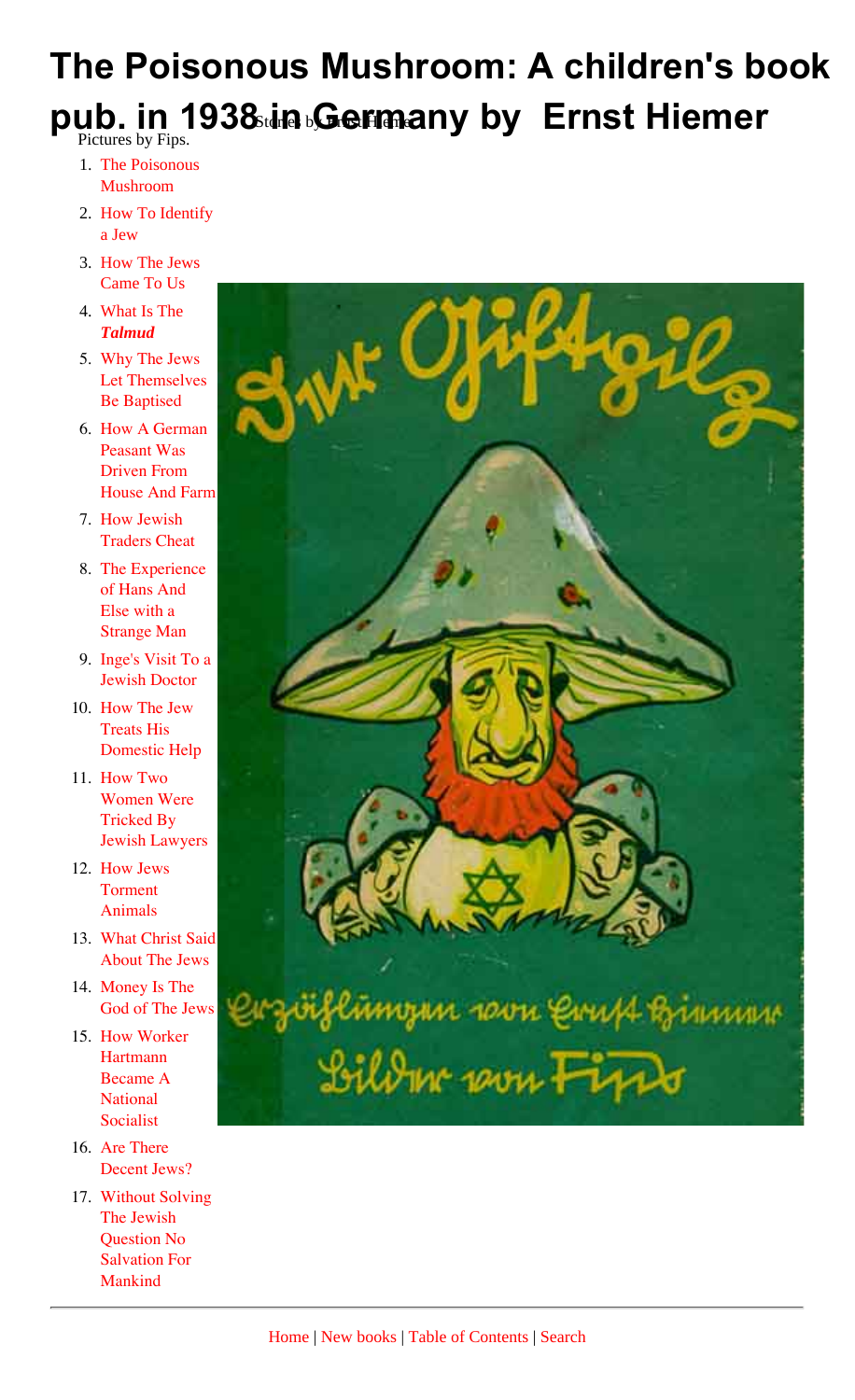# <span id="page-1-0"></span>**The Poisonous Mushroom**



Just as it is often hard to tell a toadstool from an edible mushroom, so too it is often very hard to recognise the Jew as a swindler and criminal.

A mother and her young boy are gathering mushrooms in the German forest. The boy finds some poisonous ones. The mother explains that there are good mushrooms and poisonous ones, and, as they go home, says:

Look, Franz, human beings in this world are like the mushrooms in the forest. There are good mushrooms and there are good people. There are poisonous, bad mushrooms and there are bad people. And we have to be on our guard against bad people just as we have against poisonous mushrooms. Do you understand that?

Yes, mother, Franz replies. I understand that in dealing with bad people trouble may arise, just as when one eats a poisonous mushroom. One may even die!

And do you know, too, who these bad men are, these poisonous mushrooms of mankind? the mother continued.

Franz slaps his chest in pride: Of course I know, mother! They are the Jews! Our teacher has often told us about them.

The mother praises her boy for his intelligence, and goes on to explain the different kinds of poisonous Jews: the Jewish pedlar, the Jewish cattle dealer, the Kosher butcher, the Jewish doctor, the baptised Jew, and so on.

However they disguise themselves, or however friendly they try to be, affirming a thousand times their good intentions to us, one must not believe them. Jews they are and Jews they remain. For our folk they are poison.

Like the poisonous mushroom! says Franz.

Yes, my child! Just as a single poisonous mushrooms can kill a whole family, so a solitary Jew can destroy a

whole village, a whole city, even an entire folk.

Franz has understood.

Tell me, mother, do all non Jews know that the Jew is as dangerous as a poisonous mushroom?

Mother shakes her head.

Unfortunately not, my child. There are millions of non Jews who do not yet know the Jews. So we have to enlighten people and warn them against the Jews. Our young people, too, must be warned. Our boys and girls must learn to know the Jew. They must learn that the Jew is the most dangerous poison mushroom in existence. Just as poisonous mushrooms spring up everywhere, so the Jew is found in every country in the world. Just as poisonous mushrooms often lead to the most dreadful calamity, so the Jew is the cause of misery and distress, illness and death.

German youth must learn to recognise the Jewish poison mushroom. They must learn what a danger the Jew is for the German folk and for the whole world. They must learn that the Jewish problem involves the destiny of us all.

The following tales tell the truth about the Jewish poison mushroom. They show the many shapes the Jew assumes. They show the depravity and baseness of the Jewish race. They show the Jew for what he really is:

*The Devil in human form.*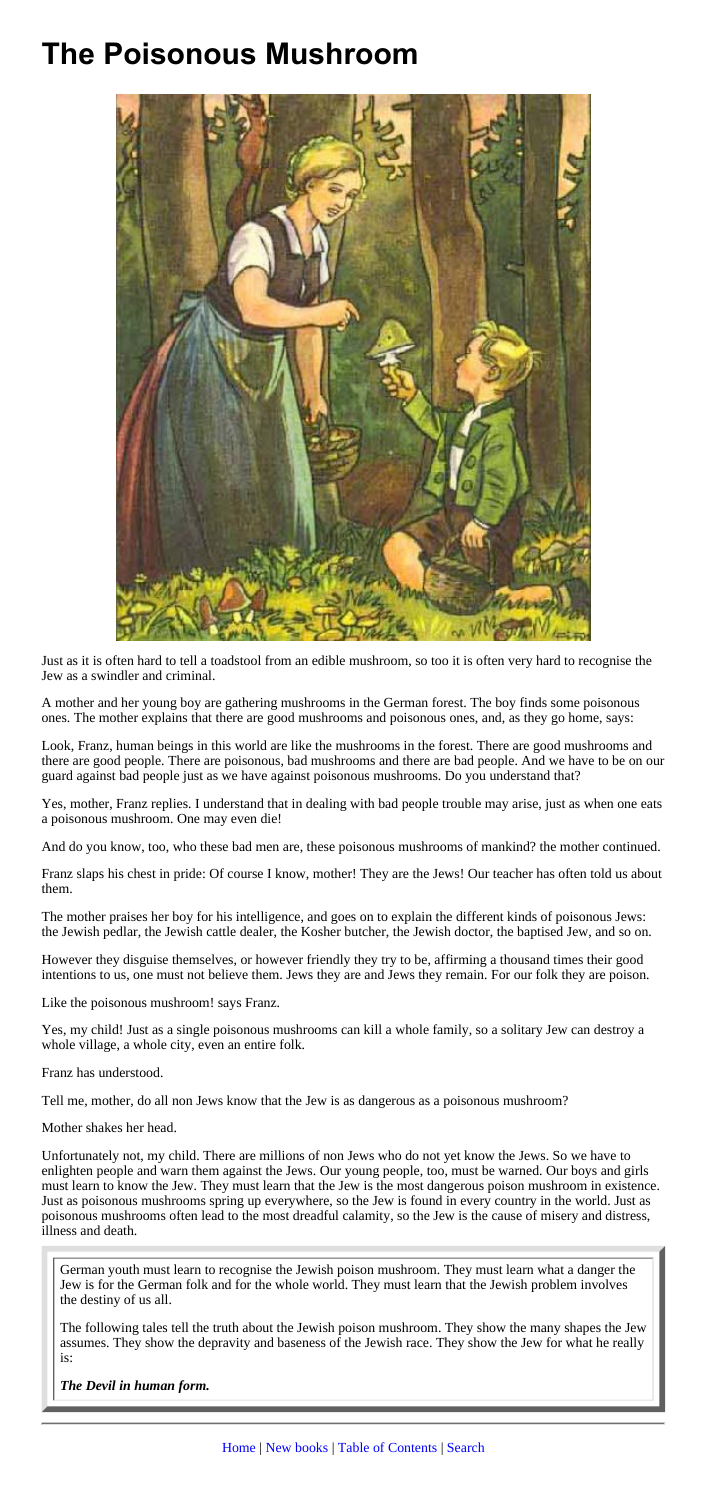# <span id="page-2-0"></span>**How to Identify a Jew**



## **The Jewish nose is bent. It looks like the number six.**

The 7th year boys' class is dealing with the question of how to recognise a Jew. The teacher, Birkmann, has made various drawings on the blackboard to assist the class. The boy Karl stands before the board with a pointer and explains the drawings.

One can tell a Jew by his nose. The Jewish nose is bent at the tip. It looks like a figure **6**. So we call them **Figure sixes**. Many non Jews also have bent noses. But in their case the nose is bent up, not down. They have nothing to do with the Jewish nose.

Encouraged by the teacher, Karl points out that the lips are another distinguishing feature; they are usually puffed up. The eyebrows are: Usually thicker and more fleshy than ours.

The best scholar in the class, Fritz M Iler then comes to the front and continues. Fritz points out that Jews are usually: Middle sized and have short legs. Their arms too, are usually short. Many Jews have curved legs and are flat footed. They often have a low slanting forehead. We call it a *retreating* forehead. Many criminals have such foreheads. The Jews are also criminals. Their hair is mostly dark and often curled like the hair of Negroes. Their ears are very big and look like the handle of a coffee cup.

From the eyes one can see that the Jew is: A false, deceitful person.

Two other boys add their contribution. One deals with variations, such as blond Jews, and the other with the peculiarities of Jewish movements and speech.

The Jew talks nearly always through his nose.

He often has: A repugnant, sweetish smell. A fine nose can always smell a Jew.

With these answers the teacher is satisfied.

He turns the board round. The following verses are written on it and are recited by the children:

From a Jew's face The wicked Devil speaks to us, The Devil who, in every country, Is known as evil plague.

Would we from the Jew be free, Again be gay and happy, Then must youth fight with us To get rid of the Jewish Devil.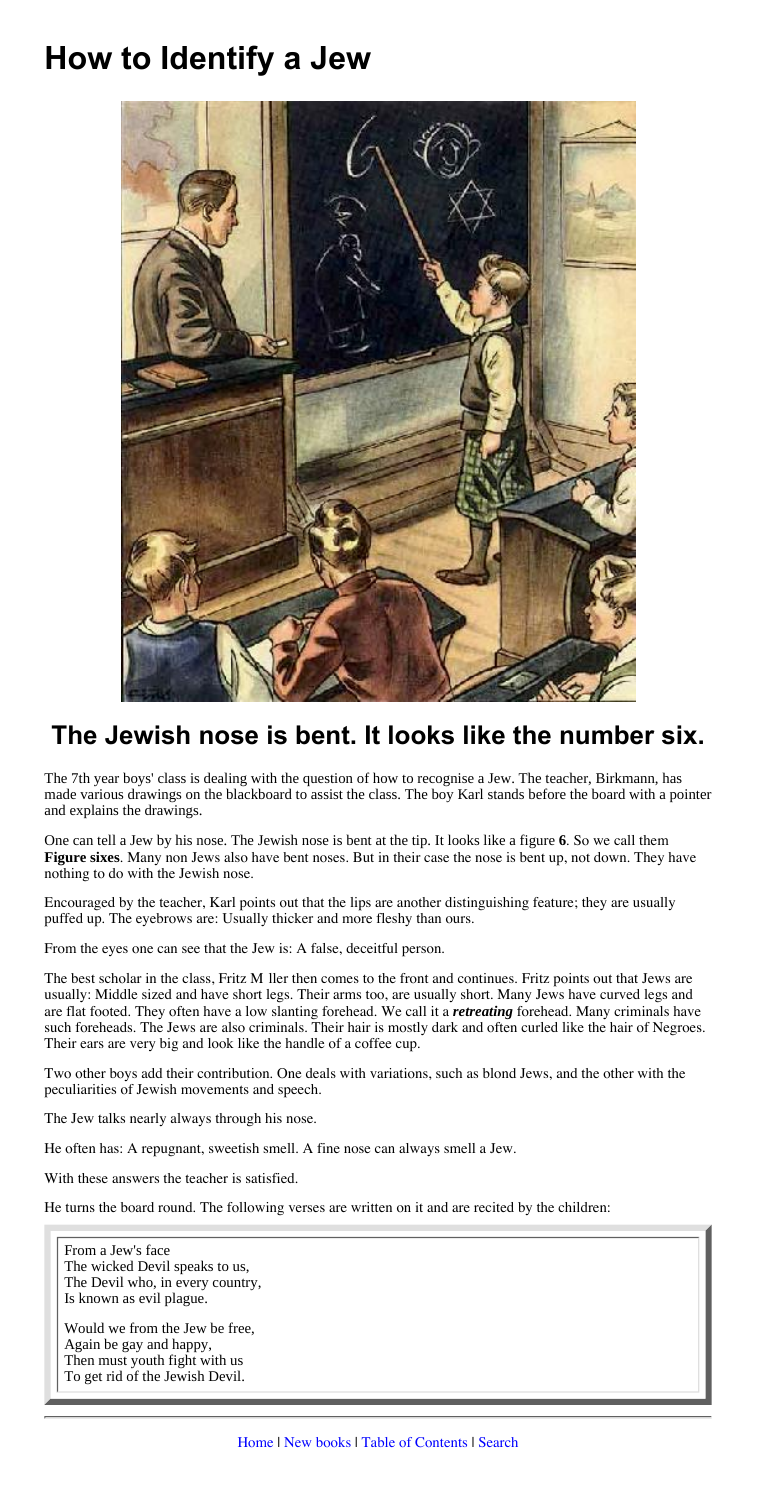# <span id="page-3-0"></span>**How the Jews came to us**



## **Just look at these guys! The louse infested beards! The filthy, protruding ears.**

Look at those creatures! cries Fritz.

Those sinister Jewish noses! Those lousy beards! Those dirty, standing out ears! Those bent legs! Those flat feet! Those stained, fatty clothes! Look how they move their hands about! How they haggle! And those are supposed to be men!

And what sort of men? replies Karl. They are criminals of the worst sort.

He describes their trafficking in wares and how, when they have money enough, they get rid of their dirty clothes, cut their beards off, delouse themselves, put on up to date clothes, and go about as if they were not Jews. In Germany they speak German and behave as though they were Germans. In France they speak French and act as Frenchmen. In Italy they want to be Italians; in Holland, Dutch; in America, Americans; and so on. So they carry on throughout the whole world.

Fritz laughs at this and says anyhow they can always be recognised as Jews. Karl nods:

Naturally, one can tell them if one uses one's eyes. But unfortunately, there are still many who fall for the Jewish swindle.

Fritz answers:

Once they came from the East, Dirty, lousy, without a cent; But in a few years They were well to do.

Today they dress very well; Do not want to be Jews any more So keep your eyes open and make a note: Once a Jew, always a Jew!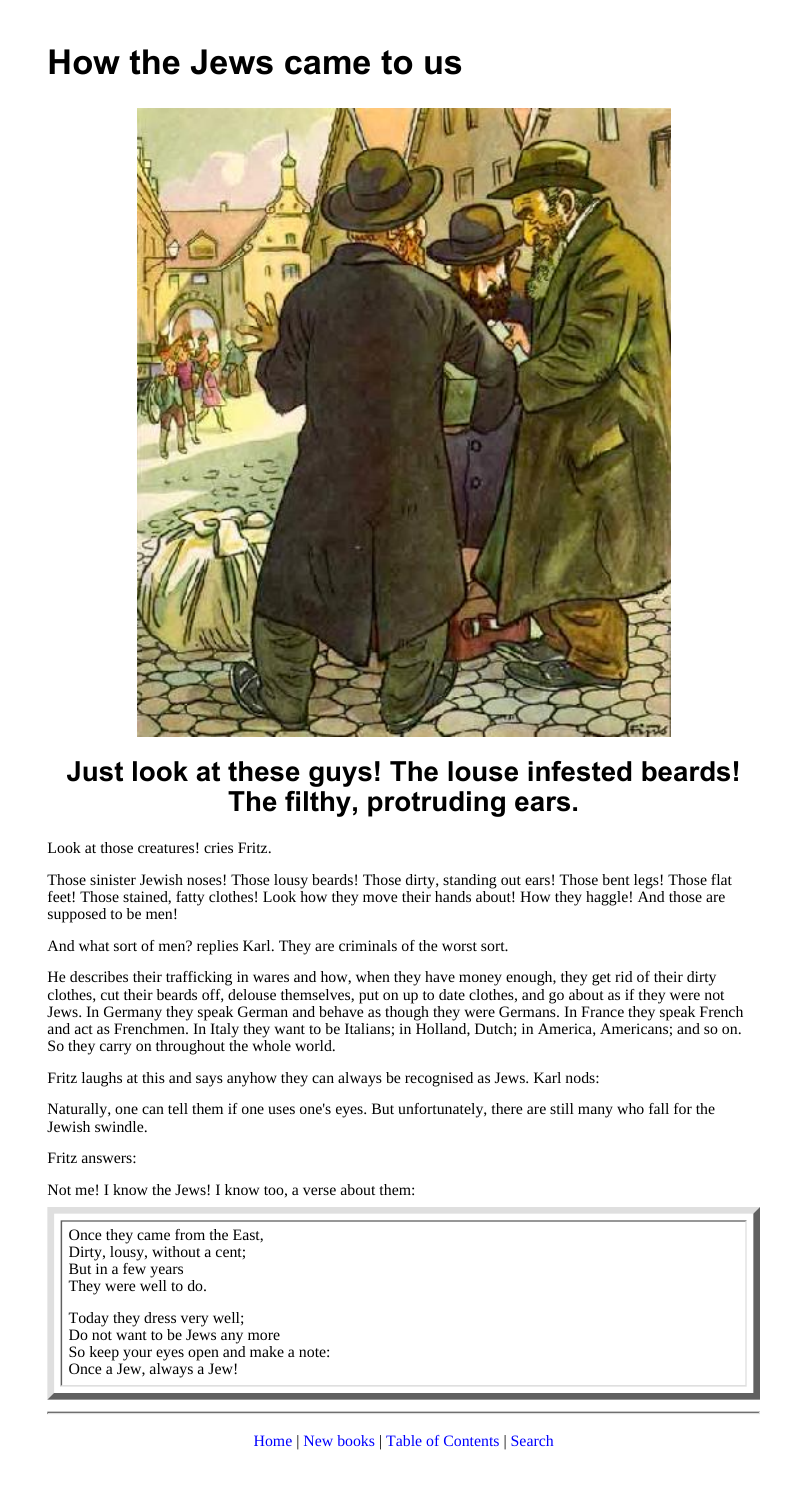# <span id="page-4-0"></span>**What is the Talmud?**



## **In the Talmud it is written: Only the Jew is human. Gentile peoples are not called humans, but animals. Since we Jews see Gentiles as animals, we call them only Goy.**

Solly is thirteen years old. He is the son of the livestock Jew Blumenstock from Langenbach. There is no Jewish school there. Solly therefore has to go to the German school. His schoolmates don't like him. Solly is fresh and insolent. There are always fights. And Solly is always responsible for them.

Today Solly doesn't have to go to school. He has to visit a rabbi in the city. A rabbi is a Jewish preacher. And this Jewish preacher wants to see if Solly has diligently studied the teachings of the Jewish religion. Solly has gone to the synagogue. A synagogue is the church of the Jews. The rabbi is waiting for him. He is an old Jew with a long beard and a genuine devil's face. Solly bows. The rabbi leads him to a reading table where there is a large, thick book. It is the Talmud. The Talmud is the secret law book of the Jews.

The rabbi begins the examination.

Solly, you have a non Jewish teacher in school. And every day you hear what the Gentiles say, what they believe, and the laws by which they live .....

Solly interrupts the rabbi:

Yes, rabbi, I hear that every day. But that doesn't concern me. I am a Jew. I have laws to follow that are entirely different from those of the Gentiles. Our laws are written down in the **Talmud**.

The rabbi nods.

Right! And now I want to hear what you know about them. Give me a few sayings or proverbs that you have heard in the Gentile school!

Solly thinks. Then he says:

A proverb of the Gentiles is: **Work is no disgrace.**

What do the Gentiles mean by that?

They mean to say that it is no disgrace when one has to work.

Do we Jews believe that?

No, we don't believe that! In our law book the **Talmud** it is written:

#### **Work is noxious and not to be done.**

Therefore we Jews don't work, but mostly engage in commerce. Gentiles are created to work. In the **Talmud** it also says:

#### **The rabbi teaches: There is no lower occupation than farming. A Jew should neither plough the field nor plant grain. Commerce is far more bearable than tilling the soil.**

The rabbi laughs.

You've learned very well. But I know another **Talmud** passage that you must learn.

He opens the Talmud. Solly must read:

The Gentiles are created to serve the Jews. They must plough, sow, weed, dig, reap, bundle, sift, and grind. The Jews are created to find everything ready.

The rabbi continues his examination.

Tell me several more principles or proverbs of the Gentiles!

Solly answers:

#### The Gentiles say: **Be ever loyal and upright. Honor is the surest defense.**

What do the Gentiles mean by that?

They mean that one should always be honest in life. One should not lie and cheat. That's what the Gentiles say.

And what do we Jews do?

We may lie and cheat Gentiles. In the **Talmud** it says:

#### **It is permitted for Jews to cheat Gentiles. All lies are good.**

And furthermore it is written:

#### **It is forbidden for a Jew to cheat his brother. To cheat a Gentile is permitted.**

When we loan the Gentiles money, we must demand usurious interest. For in the **Talmud** it is written:

#### **Concerning robbery it is taught: Gentiles may not rob each other. The Gentile may not rob the Jews. But the Jews may at any time rob the Gentiles.**

It further says:

#### **If a Jew has stolen something from a Gentile and the Gentile discovers it and demands it back, the Jew should simply deny it all. The Jewish court will stand by the Jew.**

It is also permitted for us Jews to buy stolen goods from a thief, when they come from Gentiles. We Jews may also be fences without sinning before our god. Smuggling and tax evasion are also permitted for us Jews. In the **Talmud** it is written that we may cheat Gentile authorities of customs and taxes. It says:

#### **Smuggling is permitted, for it is written: You need not pay what you owe.**

Also thievery is permitted for Jews. But we may steal only from the Gentiles. The **Talmud** says:

The words **You shall not steal** in the text refer only to thievery from Jews. Stealing from Gentiles is not meant.

What does that mean? the rabbi asked.

That means that we cannot steal from or cheat Jews. But we can cheat Gentiles at any time. That is permitted for us.

The rabbi is satisfied.

Excellent! In conclusion, give me several more laws from the **Talmud**.

Solly is delighted with the rabbi's praise. Solly says: In the Talmud it is written:

#### **Only the Jew is human. The Gentile peoples are not called people, rather they are named animals.**

And because we see Gentiles as animals, we call them **goy**. It is also permitted for us at any time to perjure ourselves before a Gentile court. In the **Talmud** it is written:

**The Jew is permitted to swear falsely before a Gentile court. Such an oath is always to be seen as compelled. Even when a Jew swears by the name of god, he is allowed to tell a lie, and in his heart to reject the oath he has made.**

Furthermore, in the **Book Of Sirach** it says:

#### **Terrify all the nations, O Judah! Lift up your hands against the Gentiles! Incite the wrath of the Gentiles against each other and pour out anger! Shatter the princes who are enemies to the Jews.**

Enough! interrupts the rabbi. He comes up to Solly and shakes his hand. Then he says:

You are a fine **Talmud** student. You will become a real Jew. Always think about what the **Talmud** demands of you. The teachings and laws of the **Talmud** are more important and more to be obeyed than the laws of the **Old Testament**. The teachings of the **Talmud** are the words of the living Jewish god. He who breaks the laws of the **Talmud** deserves death. You should think about that throughout your whole life. If you always follow the **Talmud** laws diligently, you will join our biblical fathers in the Jewish heaven. Amen!

Murder, thievery, and lies, Robbery, perjury, and cheating: These are all permitted for the Jews, As every Jewish child knows.

In the **Talmud** it is written, What Jews hate and what they love, What Jews think and how they live, All is ordained by the **Talmud**.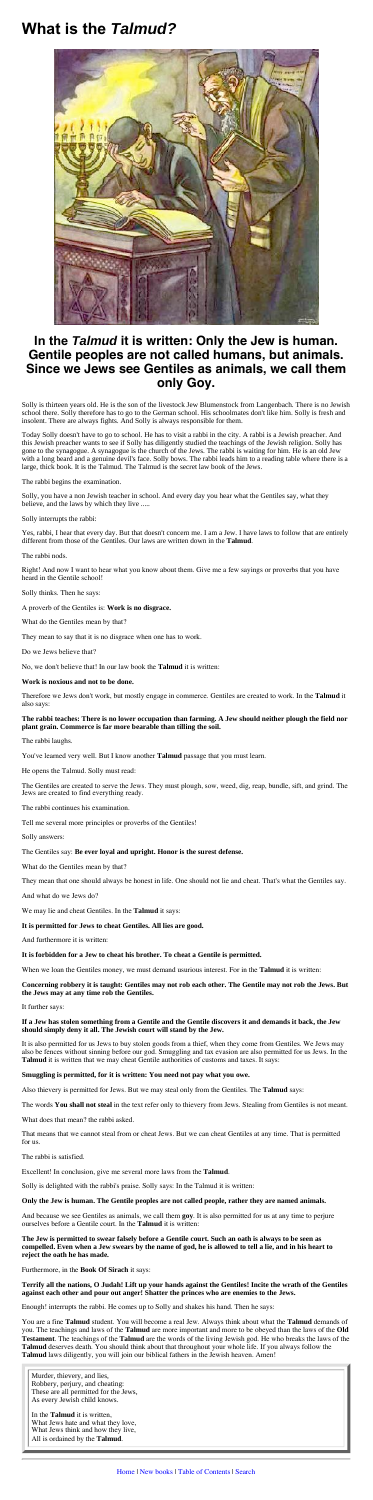# <span id="page-5-0"></span>**Why the Jews let themselves be baptised**



## **Baptism didn't make a Gentile out of him.**

Anne says:

Do you know our Girls' Leader once told us: **Just as little as a Negro can be made into a German by baptism, can a Jew be made into a non Jew.**

Grete stamps her feet angrily on the ground:

I do not understand these priests who go on baptising Jews even today. By doing so they admit a criminal mob into the churches.

Anne concludes:

I believe a time will come when the Christians will curse the clergy who once allowed Jews to enter the Christian Church. For the Jews only want to destroy the Christian Church. And they will destroy it if our clergy go on allowing Jews to enter. There is a saying:

If a Jew comes along Wanting a priest to baptise him, Be on your guard and beware: Jew remains always Jew!

Baptismal water helps not a jot. That does not make the Jew any better! He is a Devil in time And remains so through eternity!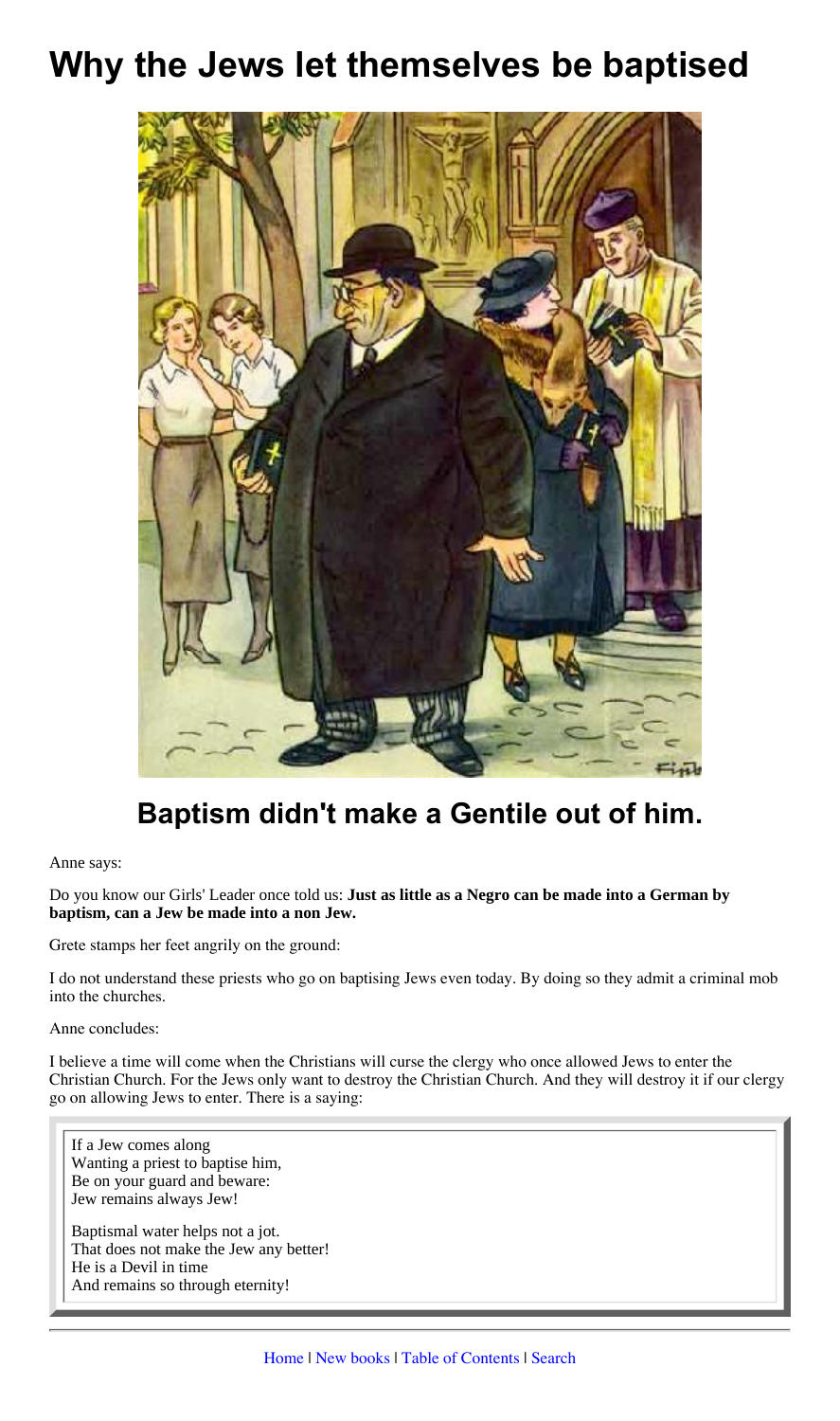# <span id="page-6-0"></span>**How a German peasant was driven from house and farm**



## **Daddy, some day when I have my own farm, no Jew will enter my house.**

Little Paul is frightfully shocked. His eyes sparkle with anger. What a mean Jew! he says. Then he is silent awhile. Full of loathing, he looks at the Jew. He would like best to break the water jug on the creature's head. But what could the little fellow do! That would not help his neighbour.

Father, when I am grown up and have a farm of my own, I will always think of our neighbor. And no Jew shall ever enter my house. I will write on the door: **Jews prohibited!** And if a Jew were to come in, I would at once throw him out!

The father nods:

Right, Paul! One should have nothing to do with a Jew. The Jew will always cheat us. The Jew will take from us all we possess. Every peasant must make a note of that!

Yes, says little Paul, and I will always think of the saying that teacher has taught us at school:

The peasant prays to the German God: **Oh, keep the hail from us, Protect us from lightning and flood, Then we shall have again good harvest.**

But worse than these plagues, Never forget, is the Jews! Be warned: Look out For the bloodthirsty Jew!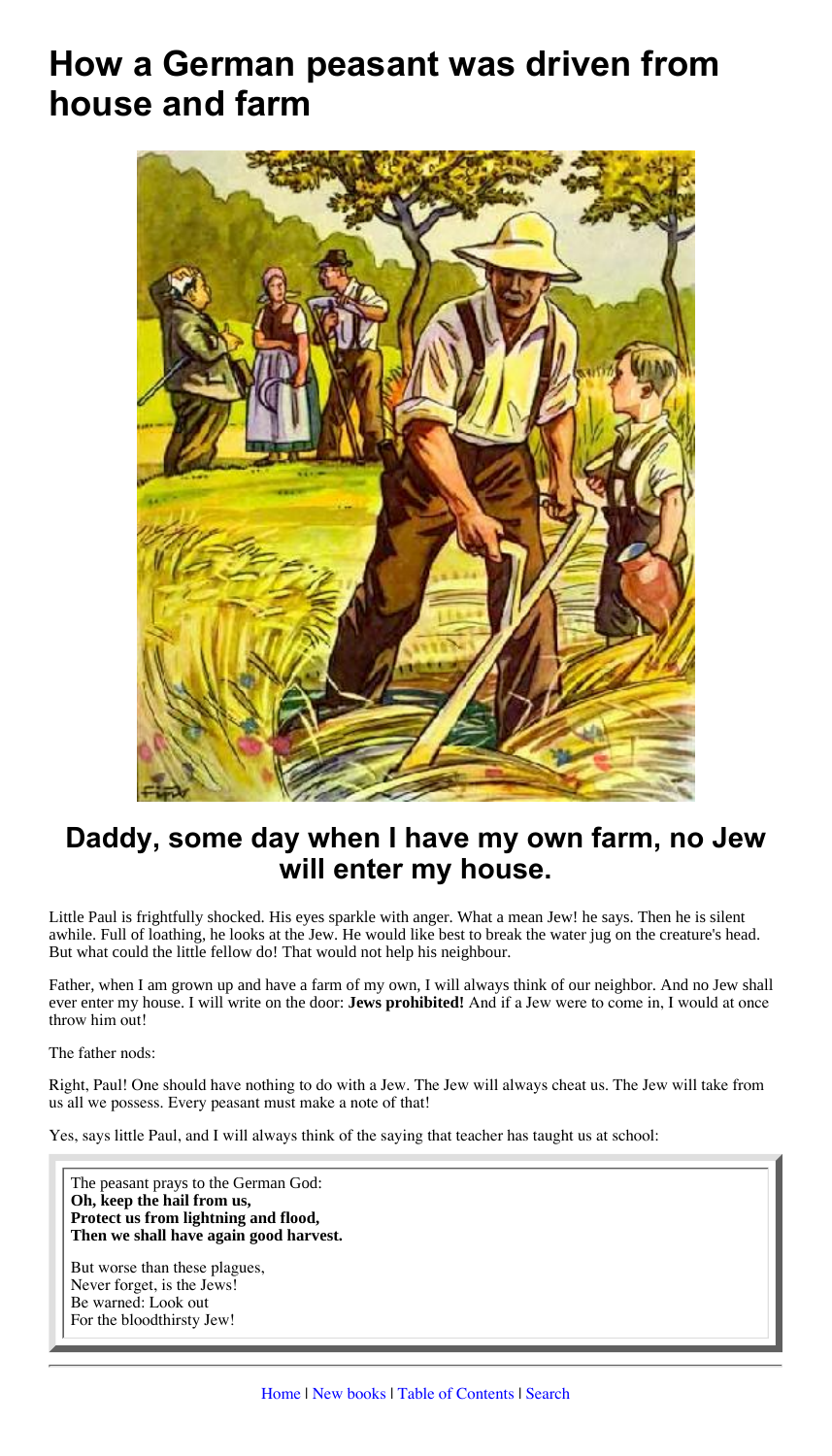# <span id="page-7-0"></span>**How Jewish traders cheat**



## **Farming woman, have I got something special for you today. Look at this material! You can make a dress from it that will make you look like a baroness, like a countess, like a queen.**

It is a festival evening in the village when the Jew turns up with his wares. The Jew flatters the peasant woman and spreads out his wares.

Everything the heart desires, Levy has for sale.

But the German peasant girl turns down his offers.

The Jew persists, and shows her some stuff of ..... purest wool. That will make a dress for you, woman, so that you will look like a Baroness or a Princess, like a Queen. And cheap, too, that I can tell you!

But the peasant woman knows the Jew too well.

I am buying nothing from you, she says, and goes away.

The Jew packs up and goes away cursing. He consoles himself with the knowledge that there are lots of other peasants who can be more easily duped than this one.

Woe to the woman, however, who lets herself be taken in by his chatter. It will happen to her. As has happened to so many other peasant women once they have let the Jew in. There is no escape. There is an old saying:

The Jewish hawker Is a cheat and seducer. He lies all the time And you -- you pay the price.

So many have gone through the mill. Would you be saved from these penalties? Then don't let the Jew come in And buy only from a German!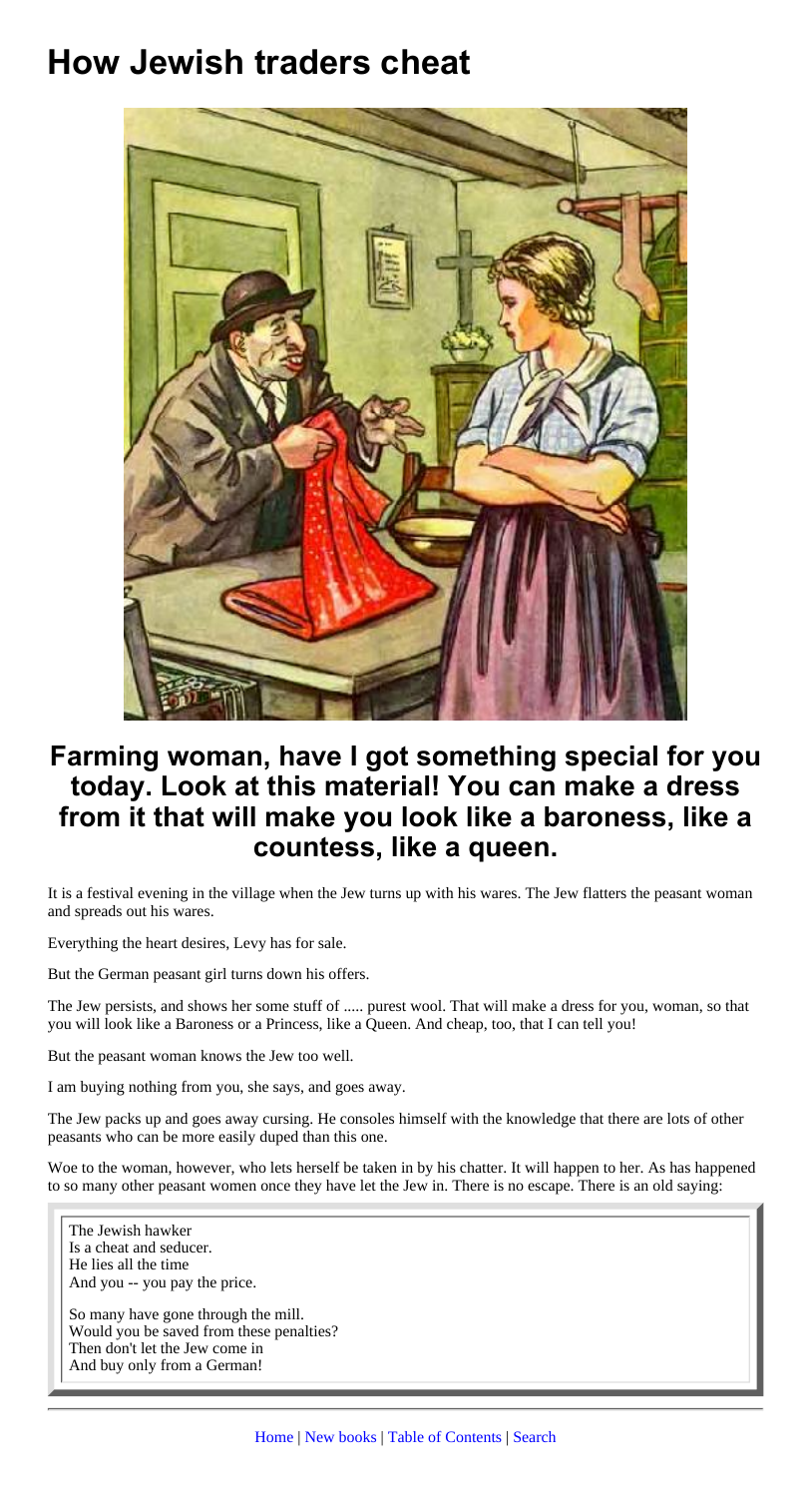# <span id="page-8-0"></span>**The experience of Hans and Else with a strange man**



## **Here, kids, I have some candy for you. But you both have to come with me.**

Else begins to have plenty of sweets.

Hans asks from where they are coming.

I have got them from a strange man. But don't tell mother! The man strictly forbade me to do so!

Hans is curious. They arrange to go together. The man wants them to go with him.

Hans hesitates -- Hans thought:

What does the man want of us? Why should we go with him?

Suddenly a great fear comes over him.

You are a Jew! he cries, and, seizing his sister, runs off as fast as his legs will carry him. At the corner of the street he meets a policeman. Quickly Hans tells his story. The policeman gets on his motorbike and soon overtakes the strange man. He handcuffs him and takes him to prison.

At home, subsequently, there is great rejoicing. The police praise Hans for being a brave lad. His mother gives him a large piece of chocolate while teaching him the following saying:

A devil goes through the land, The Jew he is, known to us all As murderer of the peoples and polluter of the races, The terror of children in every country!

He wants to ruin the youth. He wants all peoples to die. Have nothing to do with a Jew Then you'll be happy and gay!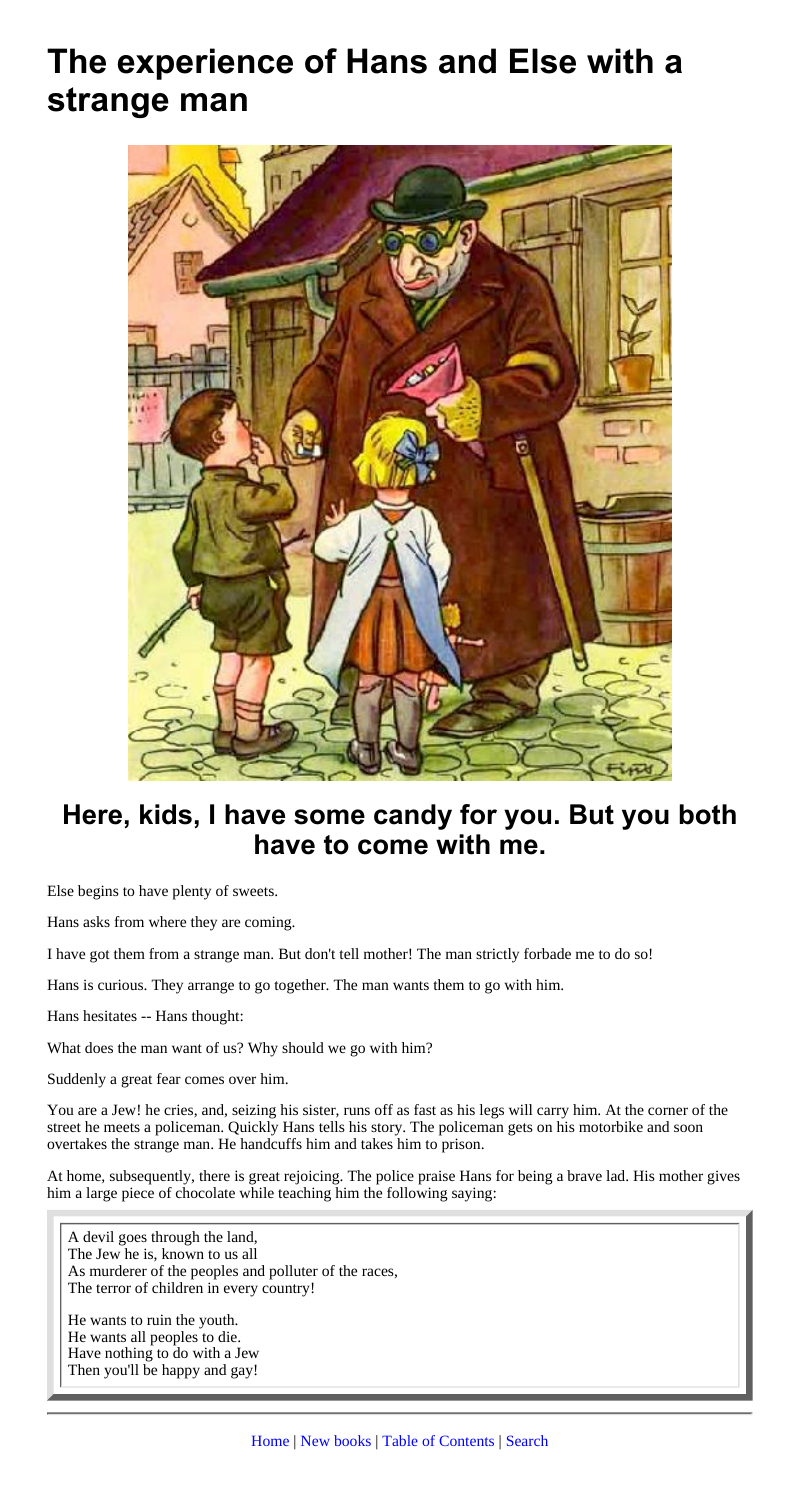# <span id="page-9-0"></span>**Inge's visit to a Jewish doctor**



## **Two criminal eyes flashed behind the glasses and the fat lips grinned.**

Inge is sick. For several days she has had a light fever and a headache. But Inge did not want to go to the doctor.

Why go to the doctor for such a trifle? she said again and again when her mother suggested it. Finally her mother insisted.

March! Go to Doctor Bernstein and let him examine you! her mother ordered.

Why Doctor Bernstein? He is a Jew! And no real German girl goes to a Jew, Inge replied.

Her mother laughed.

Don't talk nonsense! Jewish doctors are all right. They are always chattering nonsense about it at your League Of German Girls meetings. What do those girls know about it?

Inge protested.

Mother, you can say what you want, but you can't slander the League of German Girls. You should know that we League of German Girls understand the Jewish question better than many of our parents. Our Girls' Leader gives a short talk about the Jews nearly every week. Just recently she said: **A German may not go to a Jewish doctor! Particularly not a German girl! Because the Jews want to destroy the German people. Many girls who went to a Jewish doctor for healing found instead sickness and shame!** That's what our Girls' Leader

said, Mother. And she's right!

Her mother grew impatient.

You always think you know more than the grown ups. What you said just isn't true. Look, Inge. I know Doctor Bernstein well. He is a fine doctor.

But he is a Jew! And the Jews are our deadly enemies, Inge replied.

Now her mother became really angry.

That's enough, you naughty child! Go to Doctor Bernstein right now! If you don't, I'll teach you how to obey me!

Her mother screamed and raised her hand.

Inge did not want to be disobedient, so she went. Went to the Jewish doctor Bernstein!

Inge sits in the waiting room of the Jewish doctor. She had to wait a long time. She leafs through the magazines that are on the table. But she is much too nervous to be able to read more than a few sentences. Again and again she thinks back on the conversation with her mother. And again and again she recalls the warning of her League of German Girls' Leader: A German may not go to a Jewish doctor! Particularly a German girl! Many girls who went to a Jewish doctor for healing found instead sickness and shame!

As Inge entered the waiting room, she had had a strange experience. From the examination room of the doctor came crying. She heard the voice of a girl:

Doctor! Doctor! Leave me alone!

Then she heard the scornful laugh of a man. Then all was suddenly silent. Breathlessly Inge had listened.

What does all that mean? she asked herself, and her heart beat faster. Once again she thought of the warnings of her League of German Girls' Leader.

Inge has been waiting for an hour. Again she picks up the magazines and tries to read. Then the door opens. Inge looks up. The Jew appears. A cry comes from Inge's mouth. In terror she lets the newspaper drop. Terrified, she jumps up. Her eyes stare in the face of the Jewish doctor. And this face is the face of the Devil. In the middle of this devilish face sits an enormous crooked nose. Behind the glasses glare two criminal eyes. And a grin runs across the protruding lips. A grin that wants to say: Now I have you at last, little German girl!

The Jew comes toward her. His fat fingers grasp for her. But now Inge has recovered. Before the Jew can grab her she hits the fat face of the Jew doctor. Then a leap to the door. Breathlessly Inge runs down the steps. Breathlessly she dashes out of the Jew house.

In tears she returns home. Her mother is shocked to see her child.

For God's sake, Inge! What happened?

It is a long time before the child can say anything. Finally Inge tells about her experience with the Jew doctor. Her mother listens in horror. And when Inge finishes her story, her mother lowers her head in shame.

Inge, I shouldn't have sent you to a Jewish doctor. When you left I regretted it. I couldn't relax. I wanted to call you back. I suspected suddenly that you were right. I suspected that something would happen to you. But everything came out all right, thank God!

Her mother moans, and tries to conceal her tears.

Gradually Inge calms down. She laughs again. Mother, you've done a lot for me. Thank you. But you have to promise me something: about the League Of German Girls ...

Her mother doesn't let her finish.

I know what you want to say, Inge. I promise. I'm finding that one can learn even from you children.

Inge nods.

You're right, Mother. We League of German Girls, we know what we want, even if we are not always understood. Mother, you taught me many sayings. Today I want to give you one to learn. And slowly and significantly Inge says:

Like a devil he defiles The German woman, Germany's honour.

The German people, they'll not be sound Unless very soon the way is found To German healing, German ways, To German doctors in future days.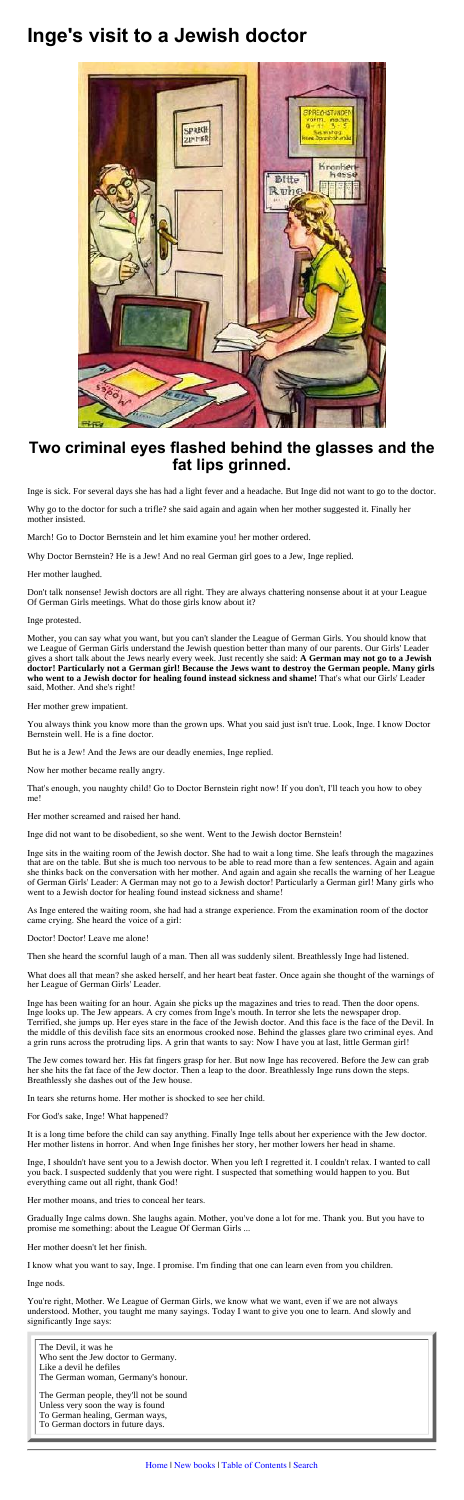# <span id="page-10-0"></span>**How the Jew treats domestic help**



## **A man was waiting for me at the station. He tipped his hat and was very friendly to me. But I could tell immediately that he was a Jew.**

This story tells of a 23 year old Rosa, who went into domestic service, using a Jewish agency in Vienna. For four weeks the parents have heard nothing of her. They are troubled. Finally a letter comes from Rosa telling how she was handed on and her experience, and how, finally, she reached a Jewish home in England, via the Jewish Agency. In England:

They were again Jews. I got only small wages and had to work from early morning till late at night. I had almost nothing to eat. The Jews treated me as if I were a dog. I was perpetually insulted.

The letter goes on to tell how she was rescued by the wife of a good German business man, who was on a visit to London.

They rescued me from slavery. They even bought me a return ticket.

Rosa concludes:

The Jew is a devil. I shall hate him as long as I live. And I shall always think of the saying I heard yesterday:

German woman, great or small, The Jew calls you simply: **Goja**. He hates you, corrupts you, Treats you worse than cattle.

If a girl wants to keep herself pure Let her steer clear of the Jews! If she wants to make good in life's struggle, Let her have no truck with the Jews!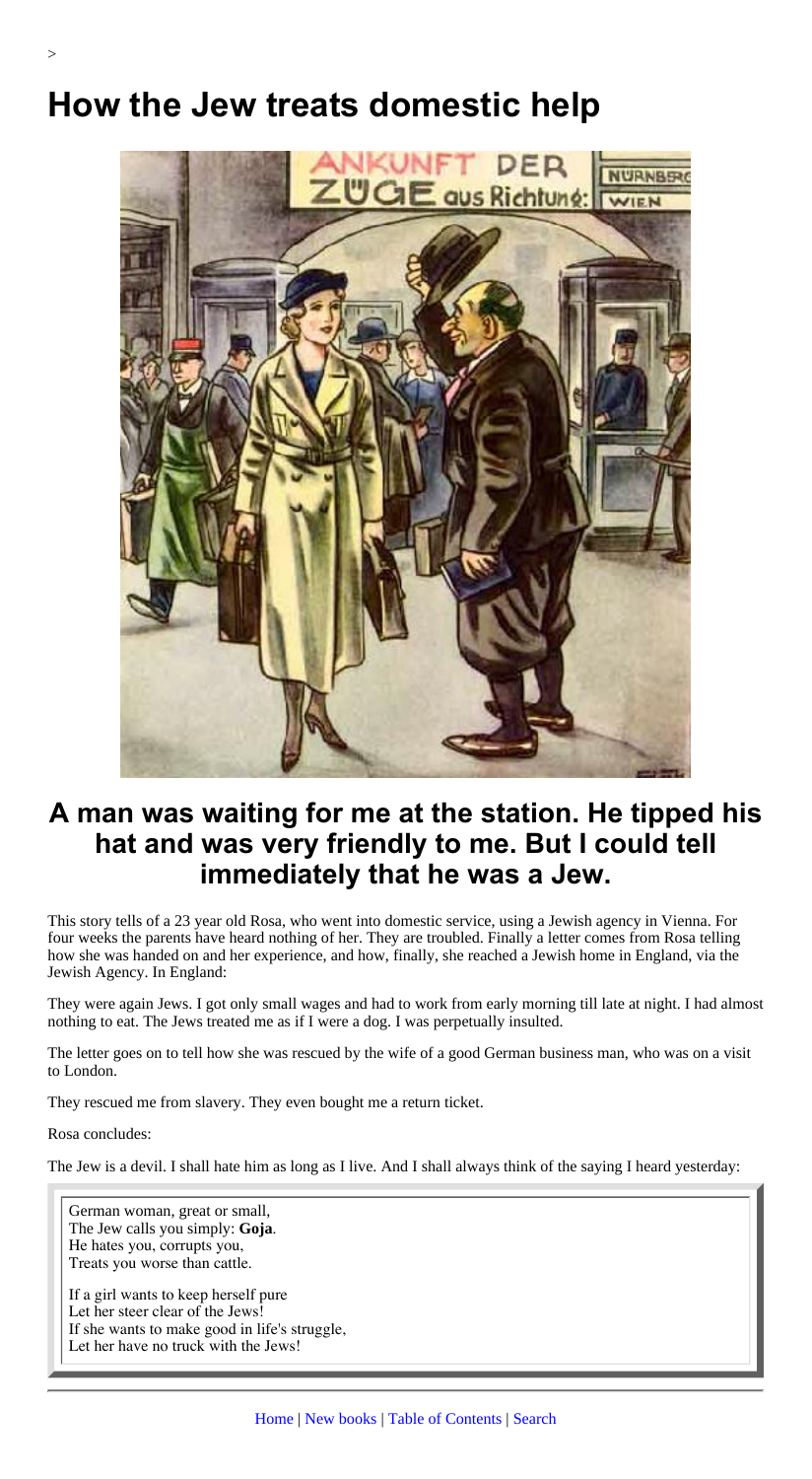# <span id="page-11-0"></span>**How two women were tricked by Jewish lawyers**



## **Well, Colleague Morgenthau, we did a good piece of business today." "Splendid, Colleague Silberstein. We took the lovely money from the two Goy women and can put it in our own pockets.**

This story tells how a Jewish lawyer, by making the same promises to two German women, complainant and defendant, takes fees from both. In the court judgment is given: Both women are guilty. Both must pay.

After the court proceedings the two Jewish lawyers who have so arranged the case congratulate one another on the good business they have done:

Now we have jewed the two Gojas of their money, we can put it in our sack!

The two German women recognise they have been cheated, make peace with one another, and take the experience as a warning never to quarrel again and:

Never to go again to Jewish lawyers.

We will remember all our lives this saying:

The Jewish lawyer Has no feeling for justice. He only goes to court Because of the prospect of money.

Whether brave and good people Wear themselves out and bleed, Leaves the Jew completely cold. Never go to a Jewish lawyer!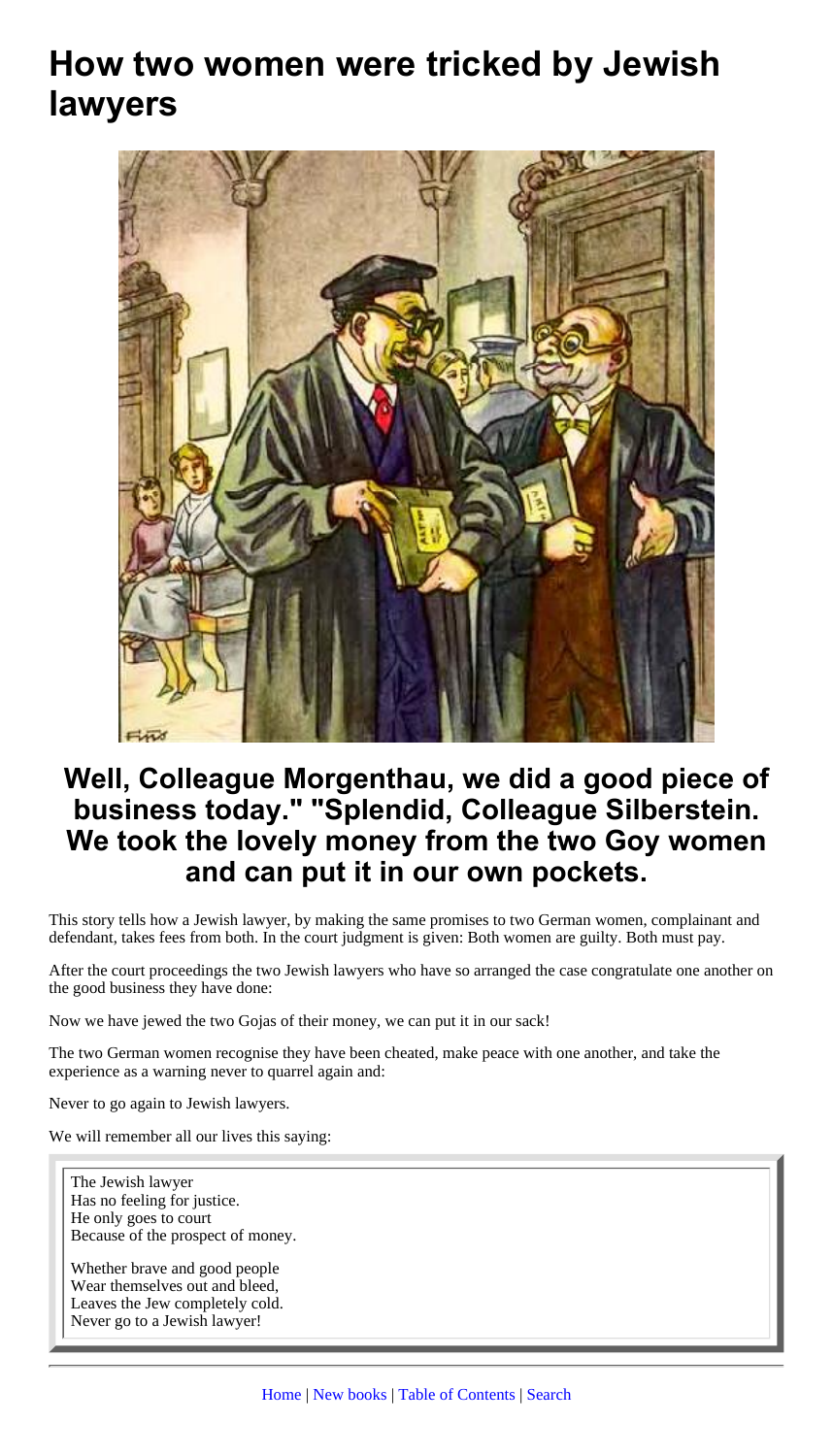# <span id="page-12-0"></span>**How Jews torment animals**



## **The animal fell once more to the ground. Slowly it died. The Jews stood around and laughed.**

In this story two boys, Kurt and Otto, go to a Jewish slaughter house and hide themselves where they can watch the Jews killing a cow. The process of fixing the cow and the operation is described, involving callous brutality and gloating on the part of the Jewish butchers. Four Jews hold down the cow while its neck is being cut.

The Jews stand there and -- laugh.

At the end, Otto says:

Kurt, now I believe you. The Jews are the meanest persons in the world.

Kurt answers:

Yes, the Jews are a murderous people. With the same brutality and lust for blood with which they kill animals they also kill human beings. Have you ever heard of ritual murders? On such occasions the Jews kill boys and girls, men and women. From the beginning Jews have been murderers. They are Devils in human form. There is a saying:

Anger, envy, hatred, rage, Are in the blood of the Jew, Towards every people on the Earth Who do not belong to the **Chosen**.

He kills animals and men, His blood lust knows no bounds. The world can only recover When it is rid of the Jew.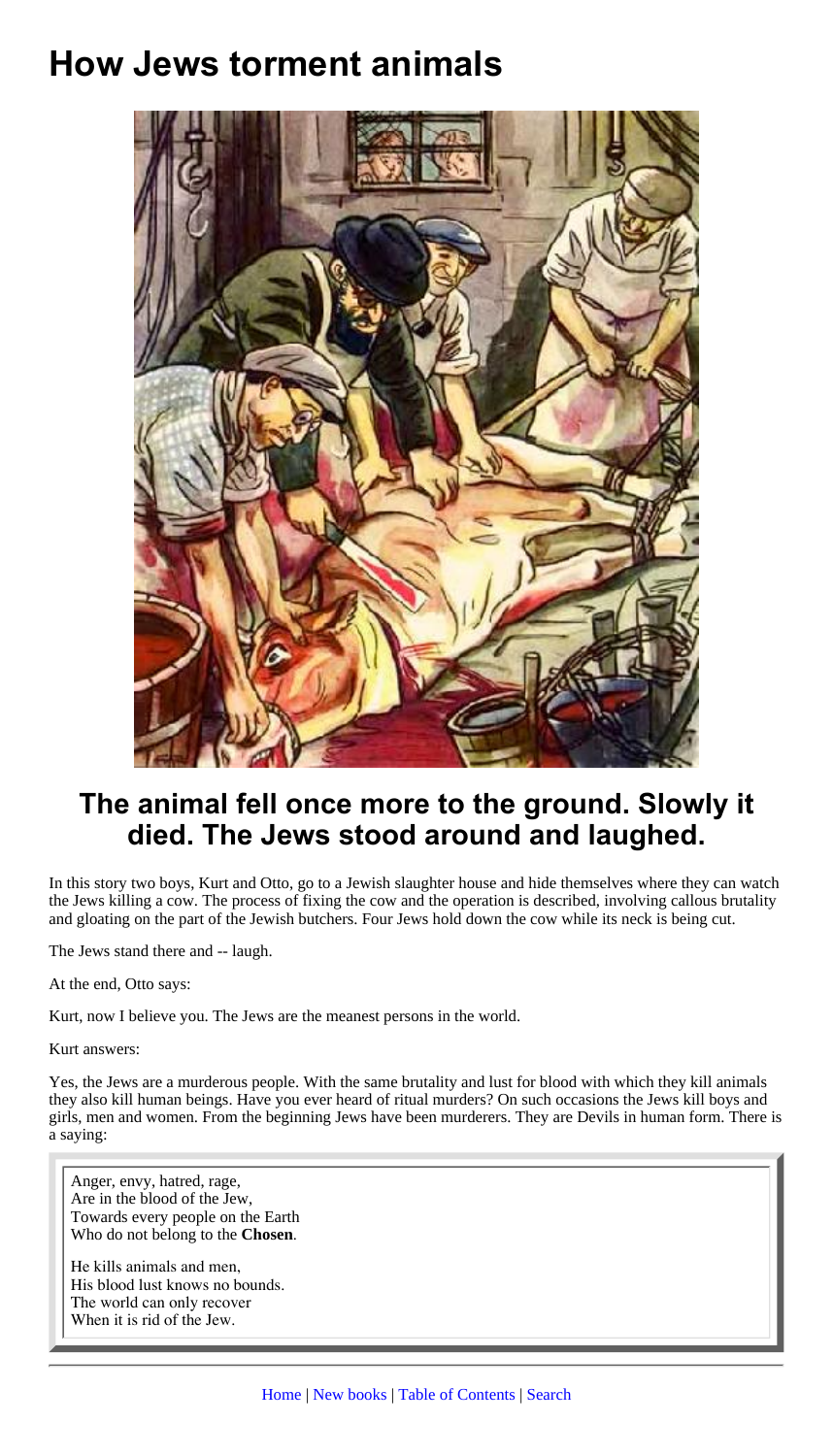# <span id="page-13-0"></span>**What Christ said about the Jews**



#### **When you see a cross, remember the gruesome act of murder committed by the Jews on Golgotha.**

A peasant mother returning from field work, with her three children, pauses before a wayside Christ. The mother talks to them about the wickedness of the Jews.

She points to the cross, which stands by the road:

Children, look there! The man who hangs on the cross was one of the greatest enemies of the Jews of all time. He knew the Jews in all their corruption and meanness. Once he drove the Jews out with a whip, because they were carrying on their money dealings in the church. He called the Jews: **Killers of men from the beginning.** By that he meant that the Jews in all times have been murderers. He said further to the Jews: **Your father is the Devil!** Do you know, children, what that means? It means that the Jews descend from the Devil. And because they descend from the Devil they can but live like devils. So they commit one crime after another.

The children look thoughtfully at the cross. Mother continues:

Because this man knew the Jews, because he proclaimed the truth to the world, he had to die. Hence the Jews murdered him. They drove nails through his hands and feet and let him slowly bleed. In such a horrible way the Jews took their revenge. And in a similar way they have killed many others who had the courage to tell the truth about the Jews. Always remember these things, children. When you see the cross, think of the terrible murder by the Jews on Golgotha. Remember that the Jews are children of the Devil and human murderers. Remember the saying:

As long as Jews have been on Earth There have been enemies of the Jews. They gave warning of the Jewish blood And even sacrificed their blood,

So that the world might know the Devil And not plunge into ruin; So that the world might soon be freed From its slavery to the Jew.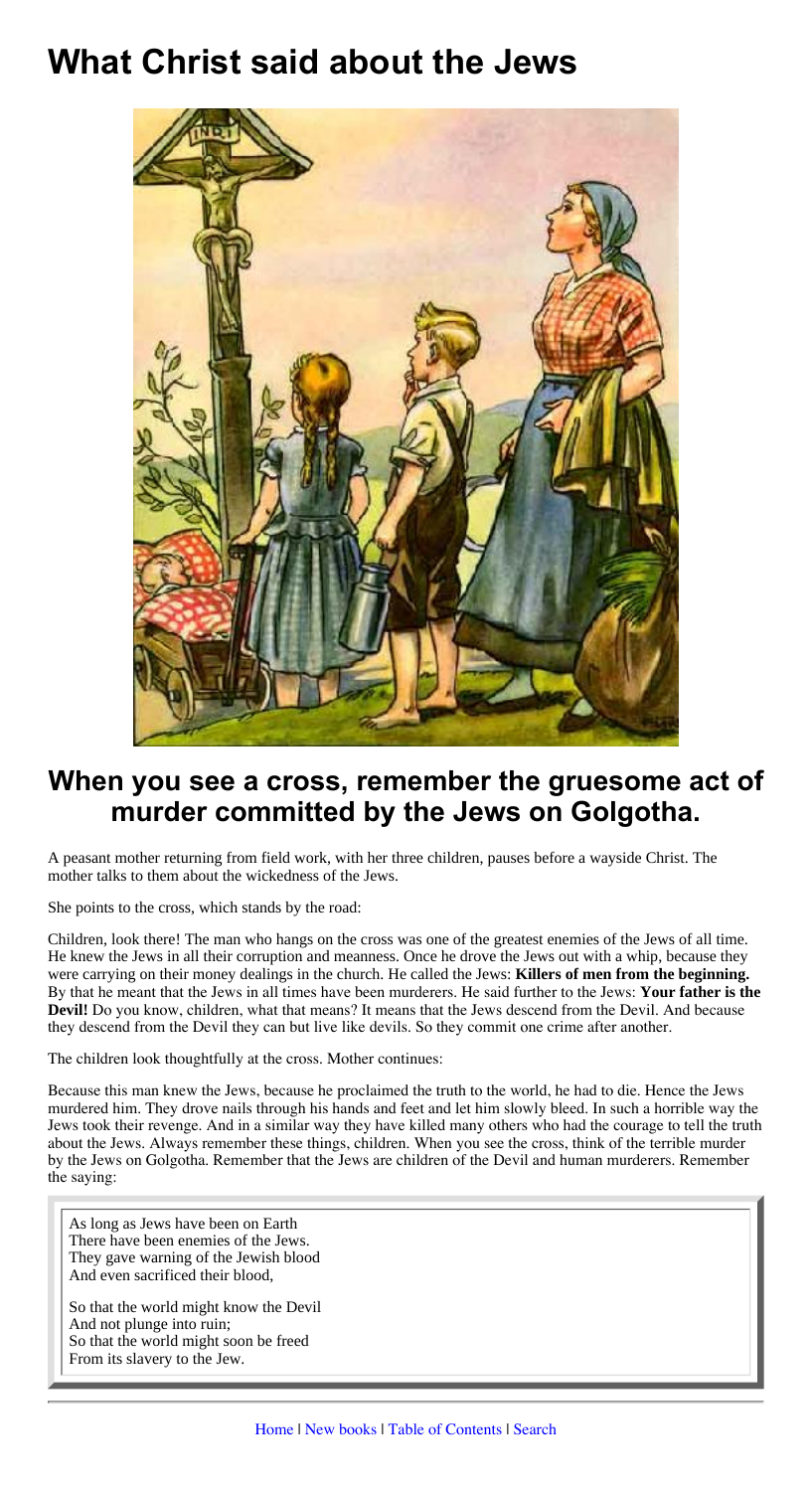# <span id="page-14-0"></span>**Money is the god of the Jews**



## **The god of the Jews is money. To earn money, he commits the greatest crimes. He will not rest until he can sit on a huge money sack, until he has become the King Of Money.**

Liselotte looks out at the cottage window towards evening and talks to her mother about the hard way in which father has to work. She says:

Do you know, mother, what I sometimes wish? I should like to be rich. Very rich! And with my money I would make people happy. I should love to help the poor!

They go on talking. Liselotte asks:

Tell me, mother, how does it happen that the Jews are so rich? Our teacher has told us at school that here are thousands of Jews in the world who are millionaires. And yet the Jews do not work. It is the non Jews who must work. The Jew only trades. But one cannot become a millionaire by trading with paper, bones, old clothing and furniture!

Mother explains how it is done.

The Jew is quite indifferent when the cheated non Jew goes hungry. Jews have no pity. They strive for one thing: money. They do not care two hoots how they get it.

Liselotte asks how they can behave in this mean way.

#### Mother answers:

Child, one thing you must realise. The Jew is not a person like us. The Jew is a Devil. And a Devil has no sense of honour. A Devil deals only in meanness and crime. You have read your **Bible**, Liselotte. There it says the Jewish god once said to the Jews: **You must eat up the people of the earth!** Do you know what that means? It means the Jew should destroy all other peoples. They should bleed and exploit them till they die. That is what it means.

Liselotte tries to understand these things.

Mother continues:

Yes, my child, that's the Jew! The god of the Jews is gold. There is no crime he would not commit to get it. He has no rest till he can sit on the top of a gold sack. He has no rest till he has become King Money. And with this money he would make us all into slaves and destroy us. With this money he seeks to dominate the whole world. All that is contained in this saying:

The Jew has only one idea in this world: It is: Money, Money, Money! By every kind of trick and device To make himself immeasurably rich.

What cares he for scorn and contempt! Money was and is his god! Through money he hopes to lord it over us, And achieve the mastery of the world.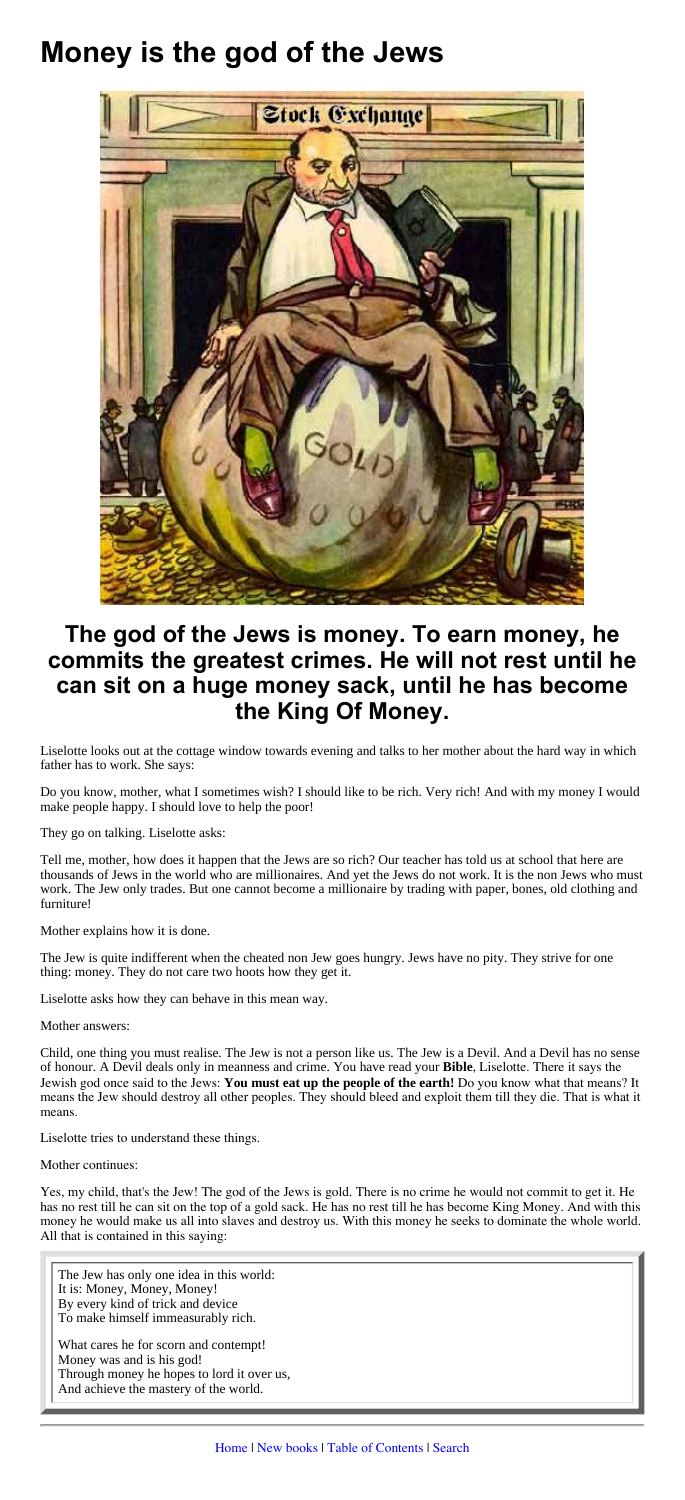# <span id="page-15-0"></span>**How worker Hartmann became a National Socialist**



## **The Jew cries: We don't care about Germany. The main thing is that things go well for us.**

This story tells how a decent German worker, after listening to the talk of a Jewish speaker in a communist meeting, turns away in disgust and joins the National Socialists of Herr Hitler.

The Hitler Youth is out for a tramp. On the way they meet worker Hartmann and they invite him to tell them a story. Worker Hartmann tells how, years ago, unemployed, he became a communist. He describes the communist meetings. One day he observes that the leaders are Jews.

And as one of the Jews was always talking about Russia and always saying it was best there, I grew angry and interrupted: **Why are you always talking about Russia? We are German workers! Yes, we're Germans. We want to hear something about Germany, not Russia!**

He goes on to tell how the speaker grew fearfully angry and finally called out:

What do we care about Germany? All that matters is that we get on and have a good time!

Now I knew enough. We workers should become traitors to the Fatherland. We should cooperate with the Jews for the ruin of Germany. I would not be a traitor to the Fatherland. No, never! I turned my back on the Jews and left the meeting. Three others came with me. That night I could not sleep. But then I knew what to do. I left the communist party. Later, I found my way to Adolf Hitler. And I say to you: I shall stay with Hitler as long as I live. I knew the Jews. I shall always think of the song that we workers sung:

If a folk wants to be powerful It must hold firmly together. For strikes and upsets and the class struggle Are the ruin of a folk.

This the world has been taught often enough Throughout the centuries. Eternal peace will only come When we have been freed from the Jews.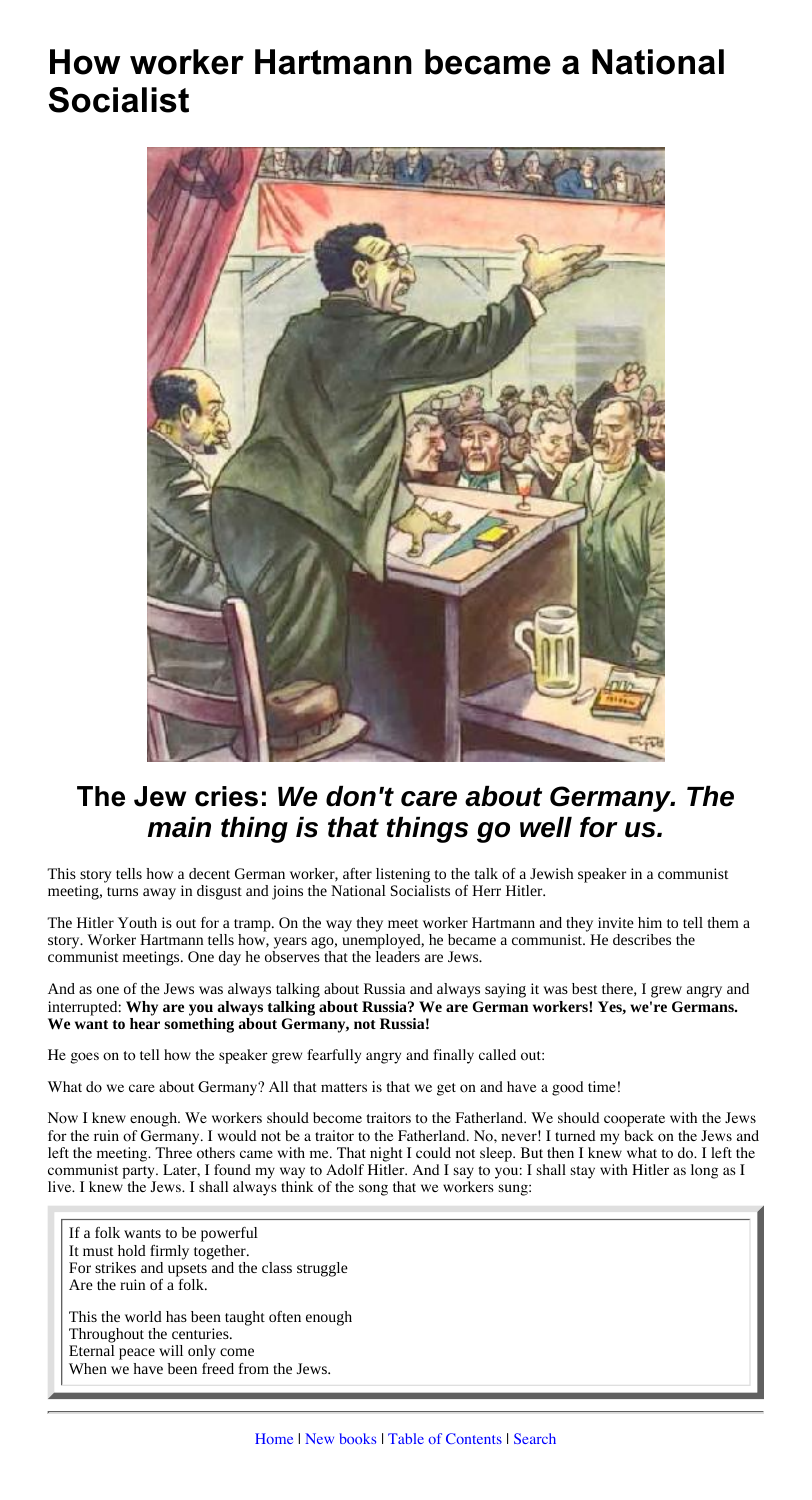# <span id="page-16-0"></span>**Are there decent Jews?**



### **People are always saying that we Jews cheat other people, that we lie and deceive. Not a word of it is true. We Jews are the most decent people in the world.**

Four Germans sit talking in a public house. One is a Jew, Salomon, who is telling the others that the Jews are the most decent people to be found anywhere.

Zimmermann won't have it and cites cases of Jewish rogues he has met.

The Jew gets uneasy, and seeks a way out by saying:

Oh well, but those are exceptions!

The peasant joins in the talk and supports Zimmermann.

Salomon gets angry. He has paid for the beer and still must listen to that sort of talk from them.

You talk a lot of stupid nonsense! he cries, but not a word about decent Jews. And there are plenty of decent Jews. Am I not one? Was I not a soldier at the front? Did I not defend the Fatherland. Have I not paid for your beer, you impudent creatures, stupid Goys!

There is silence in the room. Then the worker gets up who has said little, and throws a coin to the Jew.

Finished, Salomon. Here is your money. We will not have you paying for us. But now you shall have the truth! You liar! You never heard a bullet. You were **indispensable**, and stayed at home profiteering, then you were with the Reds, calling **Down with Germany! Long live the World Revolution!** And now you are a decent Jew? Not a bit of it! There aren't any decent Jews.

Salomon picks up his hat and runs like the Devil from the public house. Everybody laughs.

What a pity he has gone! says Zimmermann. I should like to have repeated the following saying to him:

So oft we hear the yarn How brave such and such a Jew was. How he gave his money to the poor And was an angel in the world.

A Jew, like a pure angel? That must be a fairy tale! Who invents such things? It is the Jew, himself, who does it!